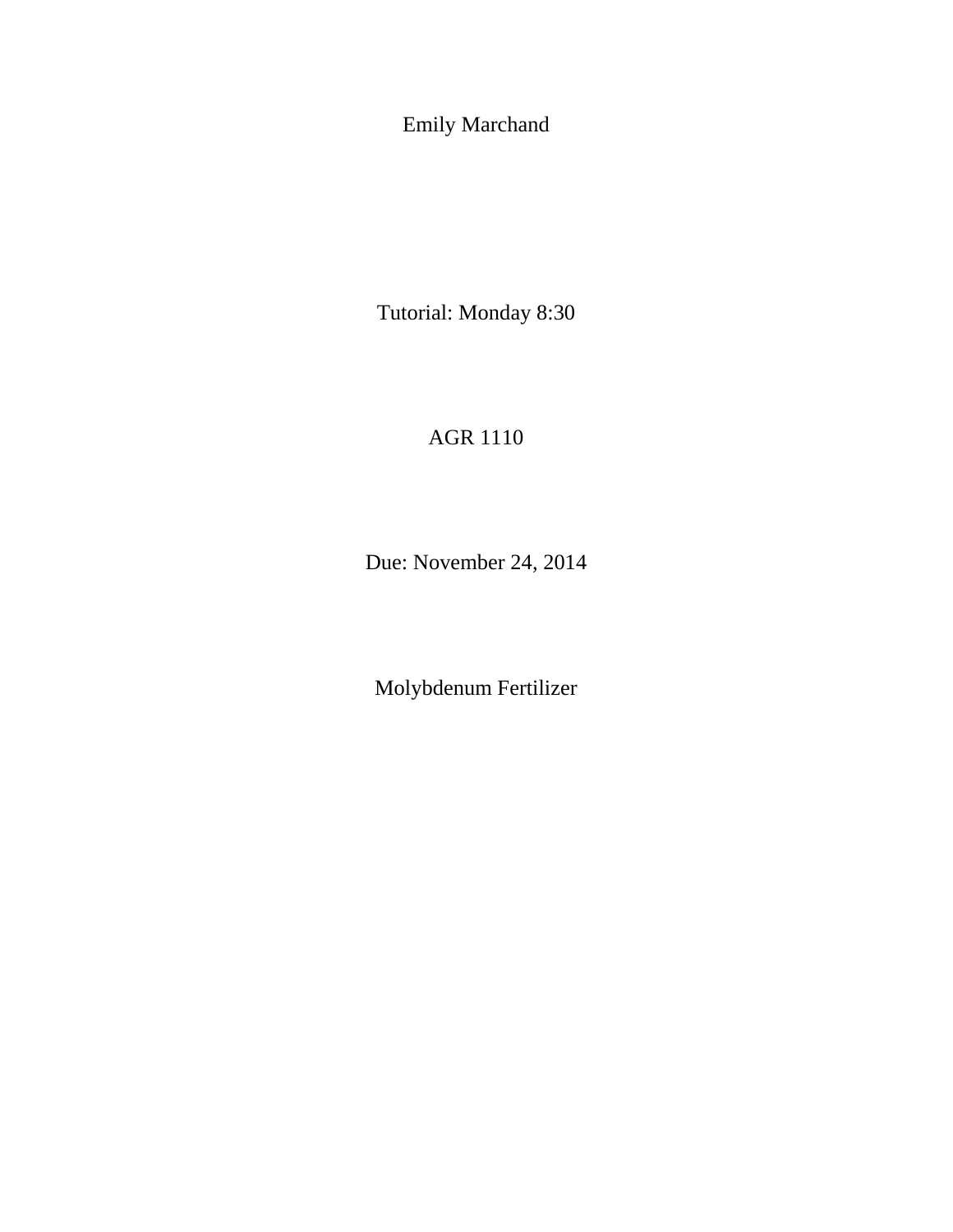## **Part One- Product Information**

Molybdenum (Mo) is a micronutrient that helps plants absorb nitrogen and phosphorus better and is only needed in small doses. It only needs to be applied once every 3-4 years and at a rate of approximately 50-100g/ha (Farmer Community, 2012). If plants have access to these nutrients, they will produce better yields. Plants can't convert nitrates into amino acids, so with this fertilizer, the plant will be able to do so (Alpine, 2010). In Figure 1, you can see that molybdenum is needed in many crops for optimal growth, helping the crop use nitrogen and converting the nitrates into amino acids, essential for the plant growth.

Figure 1.

| Crop      | Mn | B | Cu | Zn | Mo | Fe |
|-----------|----|---|----|----|----|----|
| Alfalfa   | M  | H | H  | L  | M  | M  |
| Barley    | M  | L | M  | M  | L  | Η  |
| Dry Beans | H  | L | L  | H  | M  | H  |
| Corn      | M  | L | M  | H  | L  | M  |
| Oats      | H  | L | H  | L  | L  | M  |
| Grass     | M  | L | L  | L  | L  | н  |
| Potatoes  | Η  | L | L  | M  | L  |    |
| Rye       | L  | L | Ĺ  | L  | Ľ  |    |
| Wheat     | H  | L | H  | L  | L  | L  |
| Canola    | M  | н | H  | M  | L  |    |
| Peas      | н  | L | L  | L  | M  |    |

## **Micronutrient Responses**

[http://www.alpineplantfoods.com/western\\_canada\\_micronutrients.html](http://www.alpineplantfoods.com/western_canada_micronutrients.html)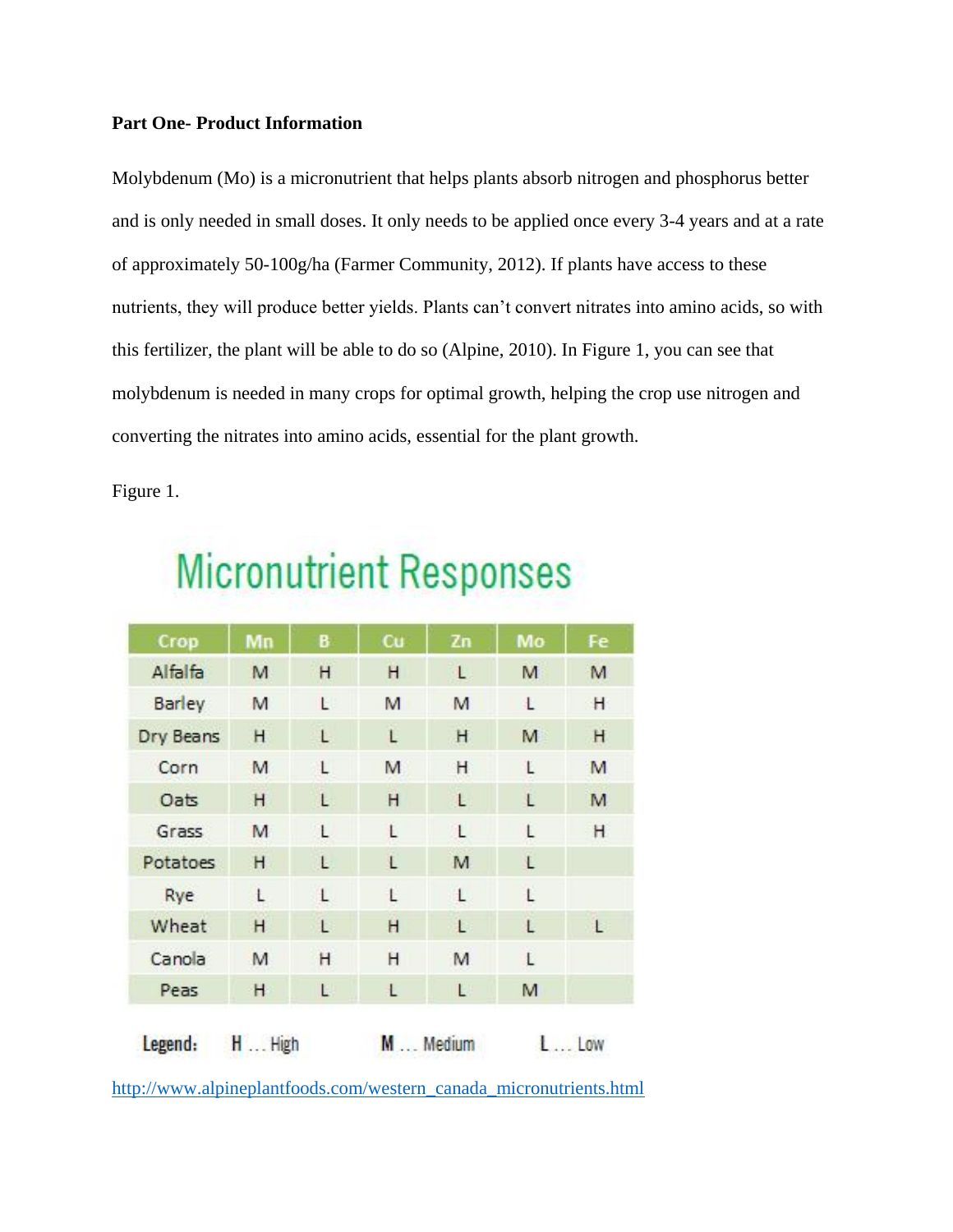The fertilizer can either be applied to the seed before planting so the farmer does not have to add it on later, or if it is not put on the seed, farmers can apply the fertilizer to the plants in the field by either spraying it on the leaves of the plant, or directly to the root. It comes in a white powder or flakes from Alpine called ALPINE MicroBolt Mo. Alpine is located in Canada and the United States but this product would come from the Canadian plants since this is a benefit to Canada. Alpine contacts and more information about the company can be found at

[http://www.alpineplantfoods.com/.](http://www.alpineplantfoods.com/) In Canada, molybdenum is produced in British Columbia, which could contribute to Canada exporting to Nepal for this project. The molybdenum is harvested as a by-product of copper mining and is also mined by itself. In some cases, this means that molybdenum harvesting is environmentally sustainable since it is a readily available byproduct. A project to take place in the near future in British Columbia will create more jobs in the Canadian market and also produce large amounts of molybdenum. This will benefit the Canadian economy because there are great amounts of molybdenum in mines in Canada, which will employ more Canadians and when it is exported, this will bring in revenue. The machines that are involved in molybdenum harvesting and processing are drills, shovels, loaders, trucks, dozers, graders, and crushers (InfoMine 2014). Molybdenum is very rare to find in soils and if it is, most of it is not useful to plants because it is in a form that they can't use. Molybdenum levels are also low in acidic soil. Bacteria in the plant are much more molybdenum needy rather than the plant itself due to nitrogen fixation. Because of this, legumes show molybdenum deficiency much earlier than other crops because legumes have high bacteria levels to help in that of the nitrogen fixation (Farmer Community, 2012).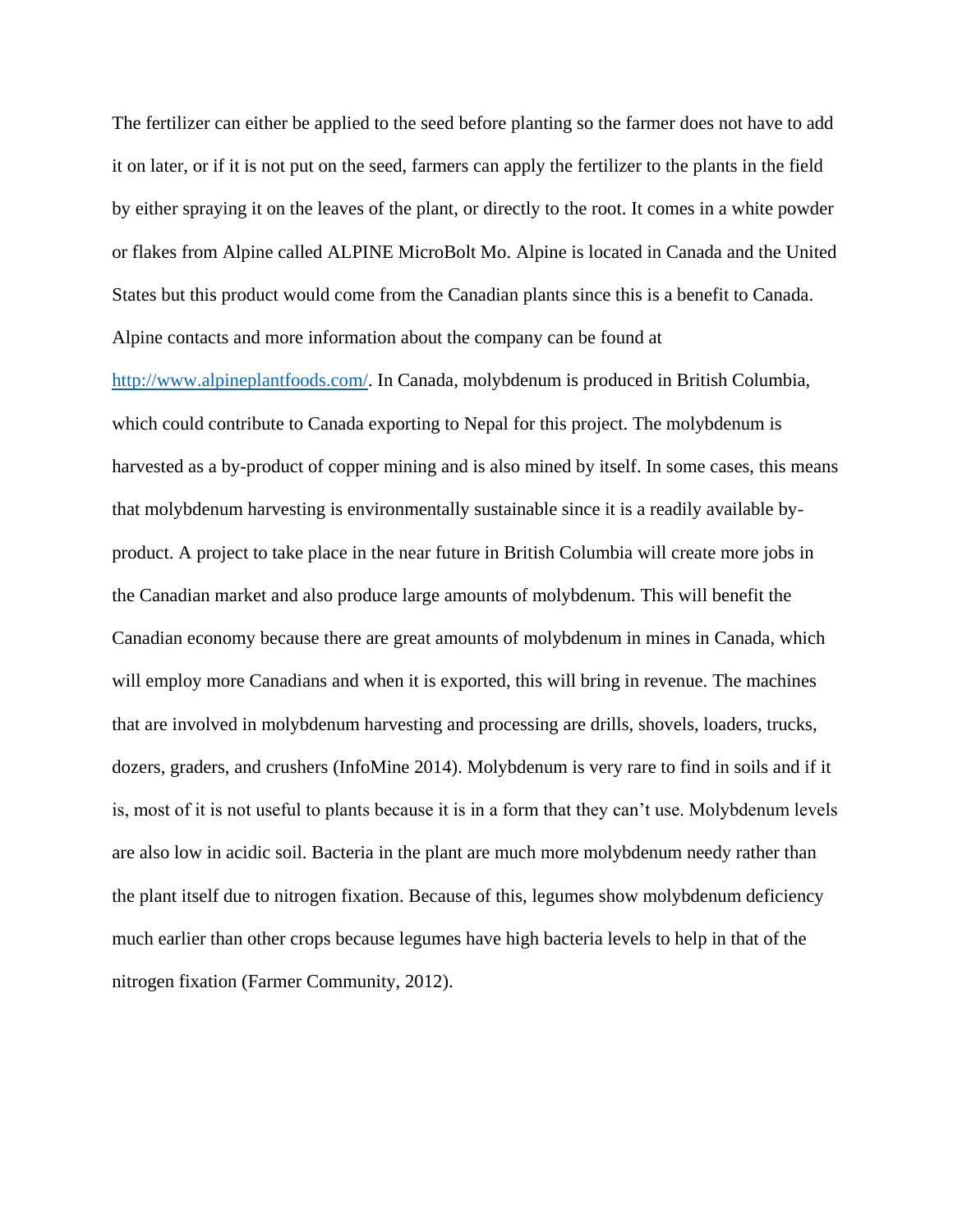## **Part Two- Export Potential to Nepal**

Nepal is located between the boarders of China and India. Its population is roughly 27.8 million people. The currency that is used in Nepal is rupees. One Canadian dollar is equivalent to around 88 rupees. The landscape in Nepal varies greatly throughout the country, making it difficult to grow some crops. In relation to Canada, the agriculture is much different. In Canada, we have technologies that can help us with growing different crops in areas that may not be suitable for that crop. In Nepal, they don't have any modern technology to help them with farming, everything is done by hand. Nepal produces less than a 0.7 t/ha yield of legumes (Pandey et al., 2000). It may be cheaper for the Nepalese to buy from China, given that it is roughly \$2000- \$3000 US/ton for the Boron Molybdenum Chelate Fertilizer rather than the range of \$20000- \$40000 CAD/ton for the molybdenum oxide in Canada.

Figure 2.



<http://www.infomine.com/investment/metal-prices/molybdenum-oxide/1-year/>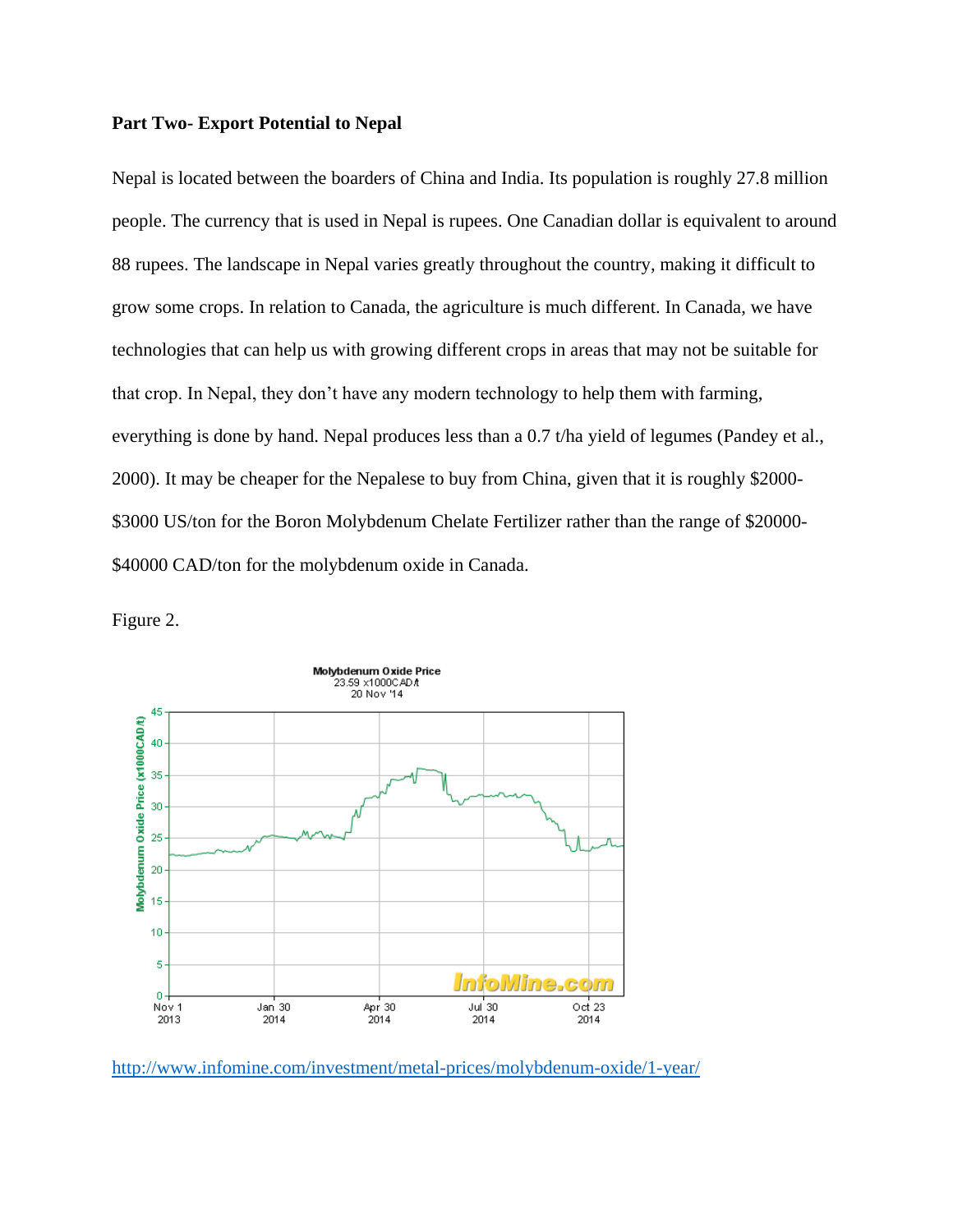Figure 2 is showing the varying range of price for molybdenum oxide in Canada. As stated before, molybdenum prices are much higher than that of China. If the Nepalese wanted to buy this product from Canada, it would be best for a village or community to share the fertilizer, since it is very expensive especially since Nepal is a third world country, they may not be able to afford it. Nepalese who may be hurt by this product could be farmers that cannot afford the fertilizer, creating a problem for their yields that continue to be under 0.7 t/ha. Others that could be hurt by this product could be the residence living near the application of this product. If there is water runoff with this fertilizer in it, the residents could potentially consume parts of this product if the water is unfiltered or dirty. The labour that would be needed for this product is the application of the fertilizer to the plants, in this case, the legume plants. The application could be as easy as broadcasting, or as labour intensive as direct fertilization as to putting the fertilizer right on the plant manually. This product could have the potential to sell very well because it could increase yields dramatically of legume plants, but the downside to this product is it is very expensive, especially for individual farmers in Nepal. If this product was to be sold from Canada to Nepal, there would have to be financial help for the Nepalese or an intense drop in price for molybdenum fertilizer from Canada. Also, transportation would be much greater to buy from Canada to Nepal, costing the farmers even more than just the cost of the fertilizer. China would be a better buy for the Nepalese farmers because the transportation cost would be very low and the price of the fertilizer would also be much lower than buying it from Canada. China's price of molybdenum is much cheaper than Canada's because China is a larger producer of molybdenum than Canada. There is some competition in the world of molybdenum production. Colorado has large amounts of molybdenum because of the Rocky Mountains, which is the largest molybdenum mine in the world, mining around 30-40 million pounds per year (Leading the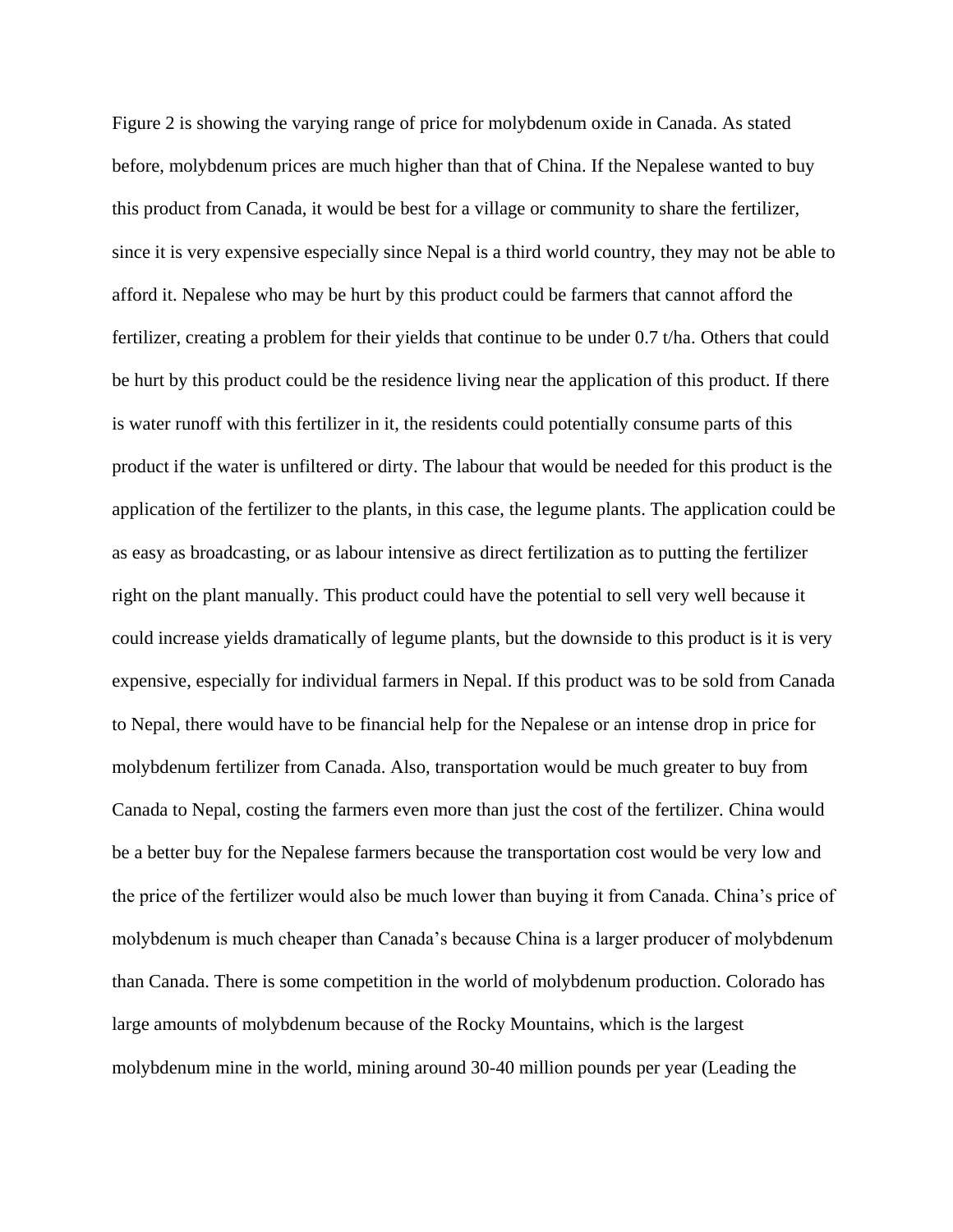World in Moly., n.d.).Canada is the fourth largest producer of molybdenum in the world, producing 7 million kg of molybdenum per year but China is above that, so they have more to offer, at a lower price (Duchesne, L. et al., 2013). In South Asia, molybdenum deficiency is a major factor for chickpea growth reduction. It is proven that molybdenum helps the growth and yield of chickpea production (Johansen et al., 2006). The importing nation, Nepal, will benefit greatly due to this fertilizer because Nepalese farmers can use molybdenum fertilizers for better growth of the legumes. With this in effect, it will have a positive impact on the population in regards to more crop to sell or feed to the farmer's family.

Future studies that would be essential to the exportation of this molybdenum fertilizer from Canada to Nepal are the exact costs of transportation and the price of the molybdenum fertilizer at the time of purchase. Also an alternative method to produce this product to cut down the cost so Nepalese farmers can afford this and potentially have better growth and yields to produce more crop, especially legumes.

In order for this market in Canada to be competitive with producers in China, where molybdenum fertilizer is cheaper, the potential Canadian exporters will have to find a new and cheaper way to harvest and process molybdenum into fertilizer to be in the running for Nepal purchasers. Nepal could be an importing nation of this product from Canada if there was to be possible funding from the government in order to have this product bought for Nepalese farmers to use it. Without this, farmers would not be able to afford this product from Canada and would have to buy from China, which is still fairly expensive to the Nepalese, or not use the fertilizer at all. If in the future Nepal becomes a wealthier country in general, there could be potential exporting of this product from Canadian companies that produce it to Nepalese farmers.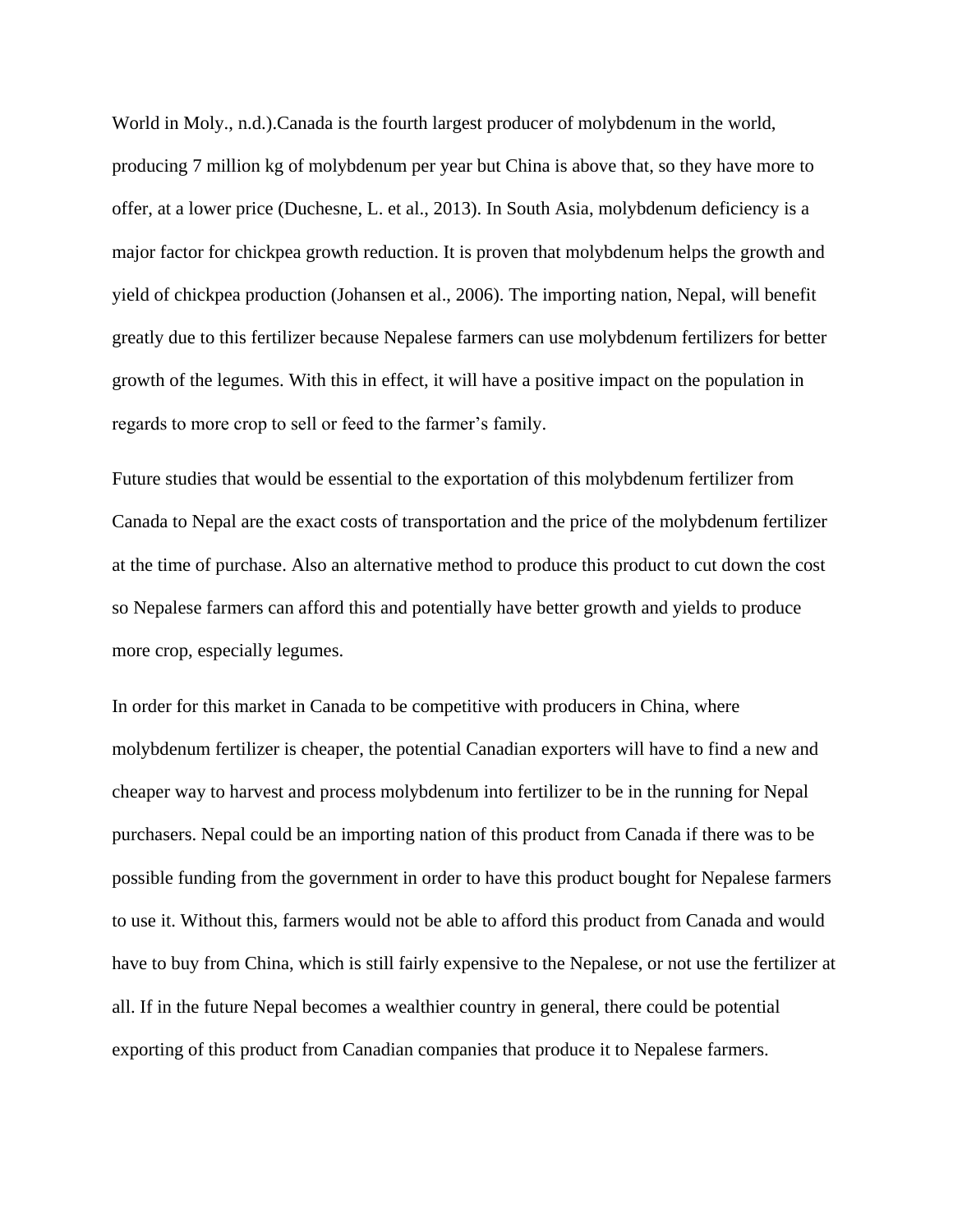References:

- Alibaba. (2014). Micronutrients boron molybdenum chelate fertilizer. Retrieved 11/22, 2014, from [http://www.alibaba.com/product-detail/Micronutrients-boron-molybdenum-chelate](http://www.alibaba.com/product-detail/Micronutrients-boron-molybdenum-chelate-fertilizer_1431513742.html?s=p)[fertilizer\\_1431513742.html?s=p](http://www.alibaba.com/product-detail/Micronutrients-boron-molybdenum-chelate-fertilizer_1431513742.html?s=p)
- Alpine. (2010). Micronutrients. Retrieved 11/20, 2014, from [http://www.alpineplantfoods.com/western\\_canada\\_micronutrients.html](http://www.alpineplantfoods.com/western_canada_micronutrients.html)
- Duchesne, L., Fong, D. G. & Bokovay, G. (2013). Molybdenum. Retrieved 11/21, 2014, from <http://www.thecanadianencyclopedia.ca/en/article/molybdenum/>
- InfoMine. (2014). 1 year molybdenum prices and price charts. Retrieved 11/21, 2014, from <http://www.infomine.com/investment/metal-prices/molybdenum-oxide/1-year/>
- International Molybdenum Association.Molybdenum market information. Retrieved 11/22,
	- 2014, from<http://www.imoa.info/molybdenum/molybdenum-market-information.php>
- International Molybdenum Association. (2014). Molybdenum in agriculture. Retrieved 11/21,
	- 2014, from [http://www.imoa.info/download\\_files/sustainability/IMOA\\_Micronutrient.pdf](http://www.imoa.info/download_files/sustainability/IMOA_Micronutrient.pdf)
- International Molybdenum Association. (2014). A small amount of molybdenum has a big impact. Retrieved 11/21, 2014, from [http://www.imoa.info/sustainability/molybdenum](http://www.imoa.info/sustainability/molybdenum-contribution-to-sustainability.php)[contribution-to-sustainability.php](http://www.imoa.info/sustainability/molybdenum-contribution-to-sustainability.php)
- Farmer Community. (2012). Molybdenum. Retrieved 11/21, 2014, from [http://farmercommunity.incitecpivotfertilisers.com.au/Articles%20and%20Publications/Nutrient](http://farmercommunity.incitecpivotfertilisers.com.au/Articles%20and%20Publications/Nutrient%20Facts/Molybdenum) [%20Facts/Molybdenum](http://farmercommunity.incitecpivotfertilisers.com.au/Articles%20and%20Publications/Nutrient%20Facts/Molybdenum)